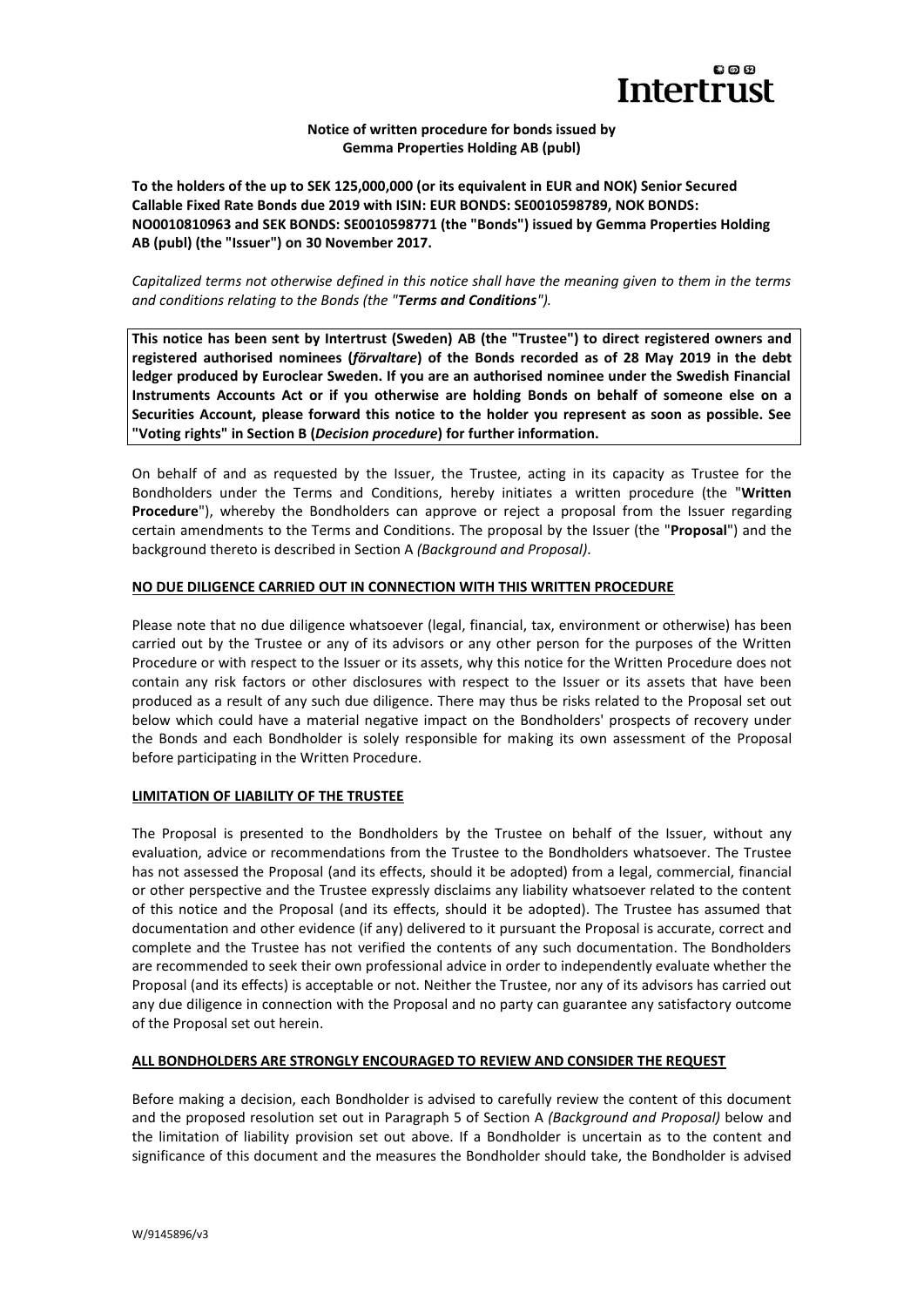

to consult its own legal, tax or financial adviser for this purpose. The Trustee will not, and is under no obligation to, update this document.

#### **PARTICIPATION IN THE WRITTEN PROCEDURE**

Bondholders may participate in the Written Procedure by completing and sending the voting form attached below to the Trustee. The Trustee must **receive the voting form no later than by 16.00 (CET) on 19 June 2019** by mail, via courier or e-mail to the addresses indicated below. Votes received thereafter will be disregarded. Please note that the Written Procedure may expire early if the requisite majority consents of the total Adjusted Nominal Amount have been received before 19 June 2019.

**To be eligible to participate in the Written Procedure a person must fulfil the formal criteria for being a Bondholder on 29 May 2019 (the "Record Date").** This means that the person must be registered on a Securities Account with Euroclear Sweden as a direct registered owner *(direktregistrerad ägare)* or authorised nominee *(förvaltare)* with respect to one or several Bonds.

If you have an interest in a Bond but are not registered as a direct registered owner or authorised nominee on a Securities Account, you need to obtain a power of attorney or other proof of authorisation from the person who fulfils the formal criteria for being a Bondholder on the Record Date, to be able to participate. An alternative may be to ask the person that is registered as a Bondholder and holds the Bonds on your behalf to vote in its own name as instructed by you. For further information on voting, please see under *Voting rights* in Section B *(Decision procedure).*

Please contact the securities firm you hold your Bonds through if you do not know how your Bonds are registered or if you need authorisation or other assistance to participate.

#### **Important Dates**

*Record Date (for voting)*: **29 May 2019** *Last time and day to vote*: **16.00 CET on 19 June 2019**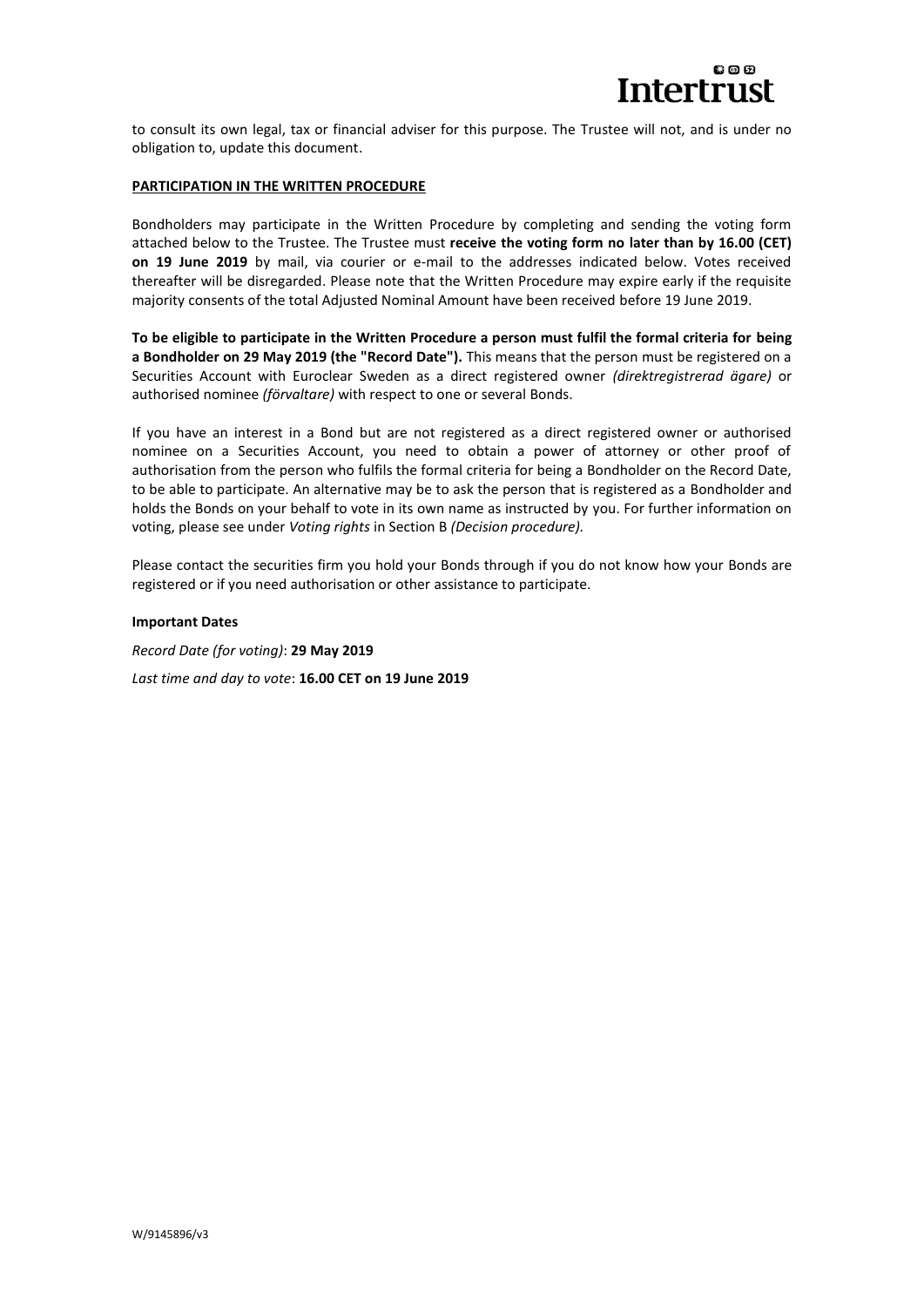

## **A. Background and Proposal**

## **1. Background**

In November 2017, the Issuer raised the Bonds in an approximate amount of SEK 125 million. The main purpose of the Bond issue was to finance the construction of the project in Tandådalen (the "**Project Tandådalen**"). The Bond proceeds were also used to refinance previous loans for the purpose of the Project Tandådalen construction, and part of the proceeds were deposited on a blocked account to finance continued construction costs.

In September 2018, after completion of the first phase of Project Tandådalen, around 50 per cent. of the outstanding Bond loan was amortised together with accrued interest. The original final redemption date of the Bonds was 30 November 2018. The Issuer exercised its six months' extension option and the final redemption date was thereby postponed to 30 May 2019.

## **2. Current status of the projects**

The first phase of Project Tandådalen with a total of 45 homes has been completed and sold. Following completion, amortisation of around 50 per cent. of the outstanding Nominal Amount of the Bonds together with accrued interest was made. The second phase of Project Tandådalen has also been completed and sold.

### **3. The current situation**

Project Tandådalen has suffered from increased costs which has decreased the profit margins of the project. This is partly due to the lack of a guarantee from an external lender which was intended to be received, which has resulted in an increase of costs being attributed directly to the project. Costs for projecting and construction have also been higher than what was initially expected, partly due to delays and partly due to variable parts in the construction agreements. The time delays have also resulted in additional interest costs. In conclusion, the margin of the Project Tandådalen has been consumed. Funds from closing of the second phase has not been used for repayment of the Bonds and the security over the real estate mortgage certificates has as a consequence not been released by the Trustee. Once the Issuer recognised that the costs had been increased to an extent that repayment of the Bonds would no longer be feasible using the remaining earnings, the Issuer decided to acquire additional projects. The purpose of the acquisitions was to carry out additional constructions and through earnings from these new projects create repayment capacity for the Bonds.

I addition to the above, Lisa Grahm Borg, one of the two main owners, suffered from a serious car accident in March 2018. Lisa was limited in her ability to work during the remainder of 2018 and as a result her responsibilities with regard to refinancing solutions and financing of future projects were out on hold. Lisa is now working full speed again with no limitations towards the forthcoming projects.

## **4. The plan ahead**

The Issuer has learned from the projects that have been completed. The Issuer is proud of the end product that has been delivered, but has also taken a number of measures to ensure that future projects will have a better financial outcome. For instance, the timetable for access to the houses shall be determined at a later stage in order to better match the construction contract and avoid delayed access to the houses for the buyers. The Issuer will also only sign turnkey contracts with a fixed price and without an index to avoid cost increases. Cost control will be better with a closer follow up on the projecting and function responsibility of the total contractor. The Issuer shall also strengthen its own organization with regard to construction managers and finance / administration. Quotes from new contractors with a fixed price on future projects shows that the previous projects would have kept their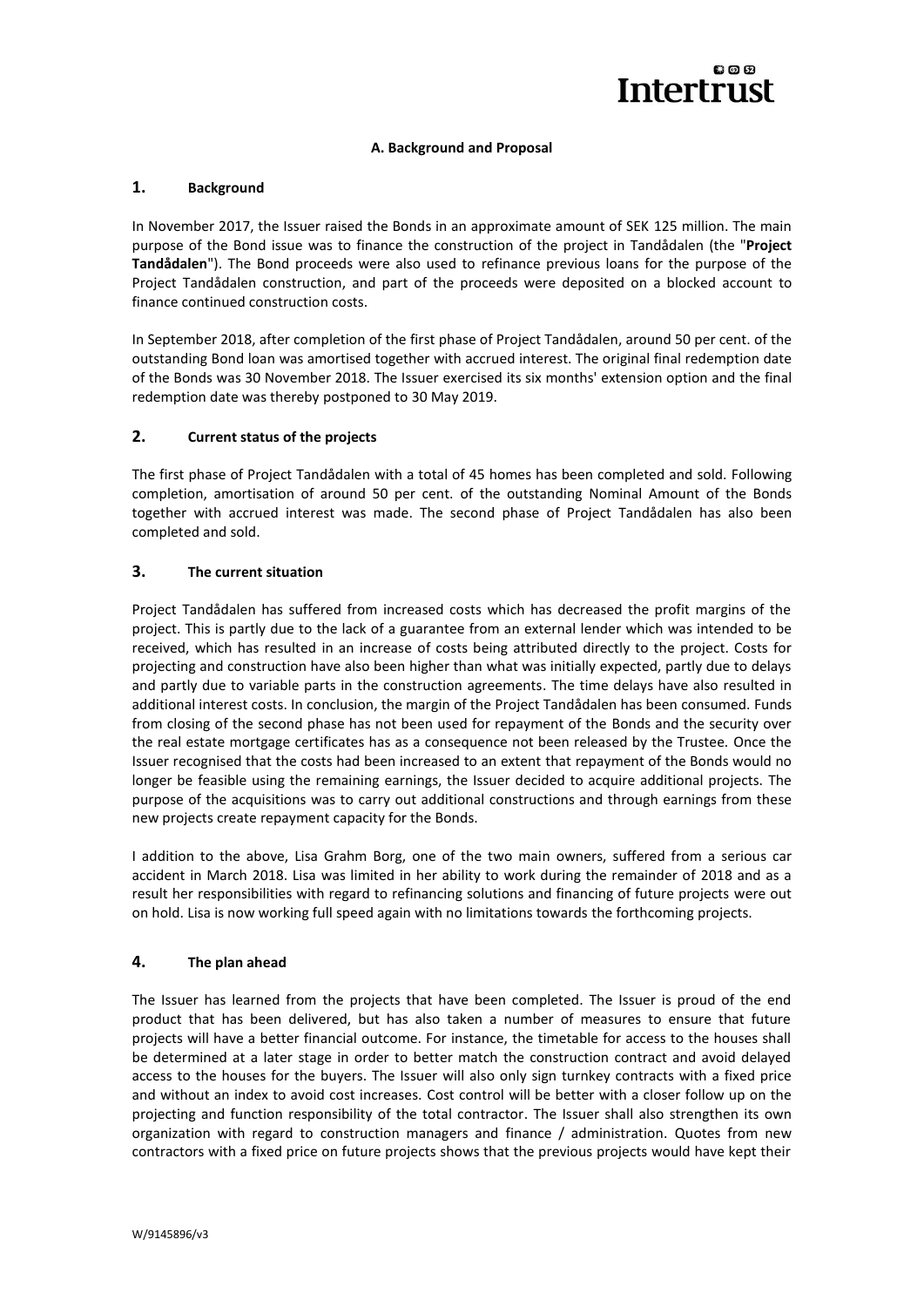

margin should they have had a fixed price, i.e. the initial calculations were reasonable but the element of variable cost ended up being more expensive. Going forward, the new contracts will eliminate that risk.

The Issuer has for some time worked towards obtaining external loan financing to be able to refinance the Bonds in connection with the final redemption date. The Issuer is also involved in advanced discussions with potential partners who through capital injections would be able to repay the Bonds. These refinancing options have not yet been finalised but the Issuer is positive that a solution will be reached within the near future. In order to have sufficient time to finalize the discussions with the external investors in order to be able to procure sufficient funds to be able to repay the Bonds in full, the Issuer is asking for an extension of the Final Redemption Date to 31 August 2019.

The Issuer regrets the situation that has arisen but is determined to fulfill its obligations to the Bondholders in the best way possible. The Issuer sees a future where it can continue to develop housing, mainly in the Swedish mountains where the concept and the end product have been well received by the customers so far. This is made possible by experience from previous projects and strengthened organization and structure for future business.

## **5. Request for approval and consents**

The Issuer hereby kindly asks the Bondholders to approve that the Final Redemption Date is extended until 31 August 2019 and that ordinary interest shall accrue on the Bonds until final repayment (the "**Request**").

#### **B. Decision procedure**

The Trustee will determine whether replies received are eligible to participate in the Written Procedure, continuously calculate the replies provided in respect of the Request and determine the result of the Written Procedure as soon as possible based thereon.

Once a requisite majority of consents of the Adjusted Nominal Amount for which Bondholders reply in the Written Procedure have been received by the Trustee, the relevant decision shall be deemed to be adopted, even if the time period for replies in the Written Procedure has not yet expired.

Information about the decision taken in the Written Procedure will be sent by notice to the Bondholders, published on the websites of the Issuer and the Trustee and published by way of press release by either the Trustee or the Issuer.

Minutes from the Written Procedure shall at the request of a Bondholder be sent to it by the Issuer or the Trustee, as applicable.

IF THE REQUEST IS APPROVED BY THE WRITTEN PROCEDURE IT WILL BE BINDING ON ALL BONDHOLDERS WHETHER THEY PARTICIPATED IN THE WRITTEN PROCEDURE OR VOTED AGAINST THE REQUEST OR NOT, IN ACCORDANCE WITH THE TERMS AND CONDITIONS.

## *Voting rights*

Anyone who wishes to participate in the Written Procedure must on 29 May 2019 (the "**Record Date**"):

- (i) be registered on the Securities Account as a direct registered owner (*direktregistrerad ägare*); or
- (ii) be registered on the Securities Account as authorised nominee (*förvaltare*),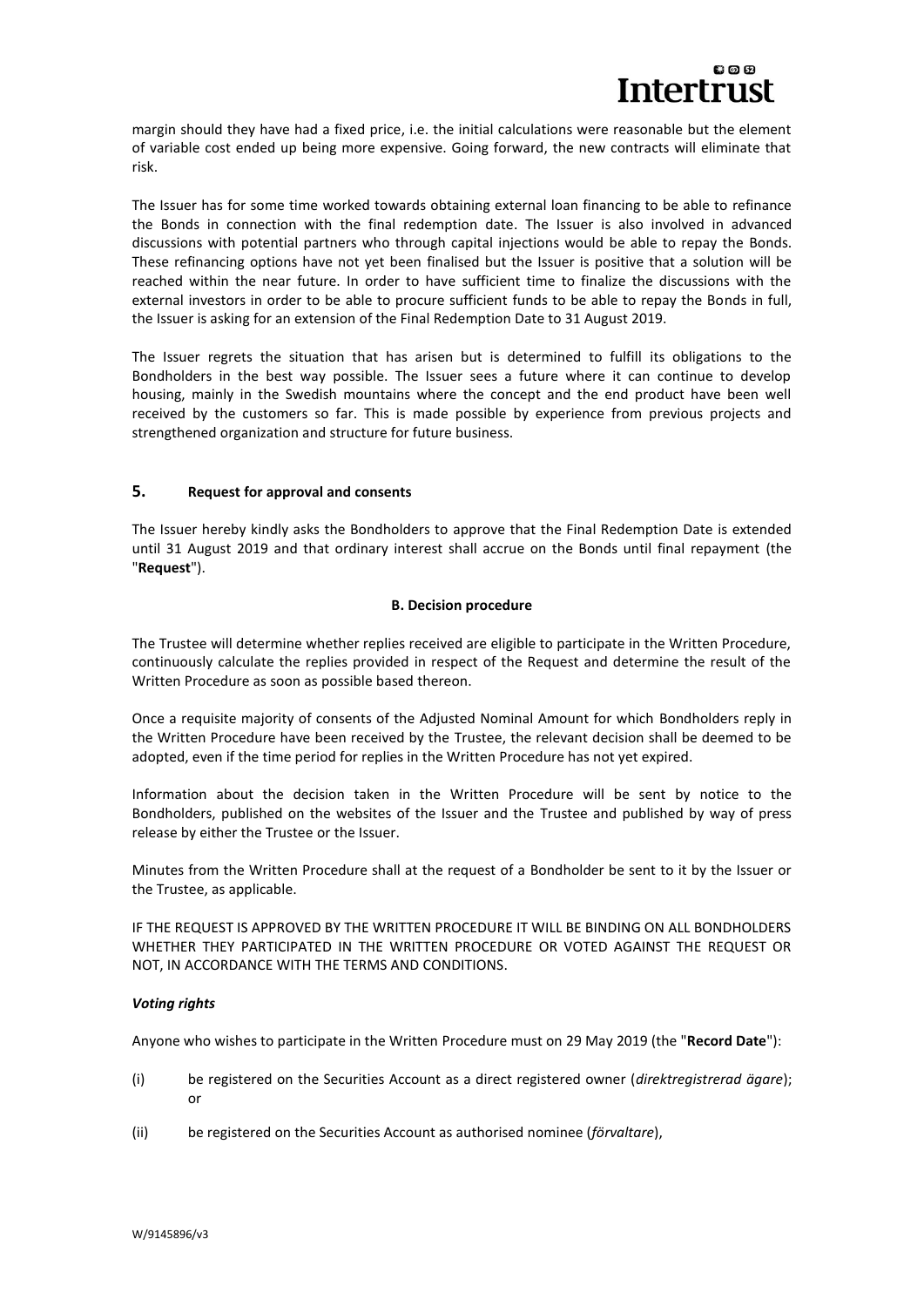

with respect to one or several Bonds.

If you are not registered as a direct registered owner, but your Bonds are held through a registered authorised nominee *(förvaltare)* or another intermediary, you may have two different options to influence the voting for the Bonds.

1. You can ask the authorised nominee or other intermediary that holds the Bonds on your behalf to vote in its own name as instructed by you.

2. You can obtain a power of attorney or other authorisation from the authorised nominee or other intermediary and send in your own voting form based on the authorisation. If you hold your Bonds through several intermediaries, you need to obtain authorisation directly from the intermediary that is registered in the Securities Account, or from each intermediary in the chain of holders, starting with the intermediary that is registered in the Securities Account as authorised nominee or direct registered owner.

Whether one or both of these options are available to you depends on the agreement between you and the authorised nominee or other intermediary that holds the Bonds on your behalf (and the agreement between the intermediaries, if there are more than one).

The Trustee recommends that you contact the securities firm that holds the Bonds on your behalf for assistance, if you wish to participate in the Written Procedure and do not know how your Bonds are registered or need authorisation or other assistance to participate.

Bonds owned by the Issuer, any other Group Company or an Affiliate do not entitle the holders to any voting rights and are not included in the Adjusted Nominal Amount.

#### *Quorum*

Pursuant to Clause 16(i) of the Terms and Conditions, a quorum in respect of the Written Procedure will only exist if a Bondholder (or Bondholders) representing **at least fifty (50) per cent** of the Adjusted Nominal Amount reply to the Request.

If a quorum does not exist, the Trustee shall initiate a second Written Procedure, provided that the relevant proposal has not been withdrawn by the Issuer. No quorum requirement will apply to such second Written Procedure. At the option of each Bondholder, a voting form provided at or before 16.00 (CET) on 19 June 2019 in respect of the Written Procedure shall also remain valid for any such second Written Procedure.

#### *Majority*

Pursuant to Clause 16(g) of the Terms and Conditions, **at least sixty-six and two thirds (66 2/3) per cent.** of the Adjusted Nominal Amount for which Bondholders reply in the Written Procedure must consent to the Request in order for it to be approved.

#### *Final date to vote in the Written Procedure*

The Trustee must have received the votes by mail, courier or e-mail to the address indicated below no later than by **16.00 (CET) on 19 June 2019**. Votes received thereafter will be disregarded.

#### *Address for sending replies*

*By regular mail:* Intertrust (Sweden) AB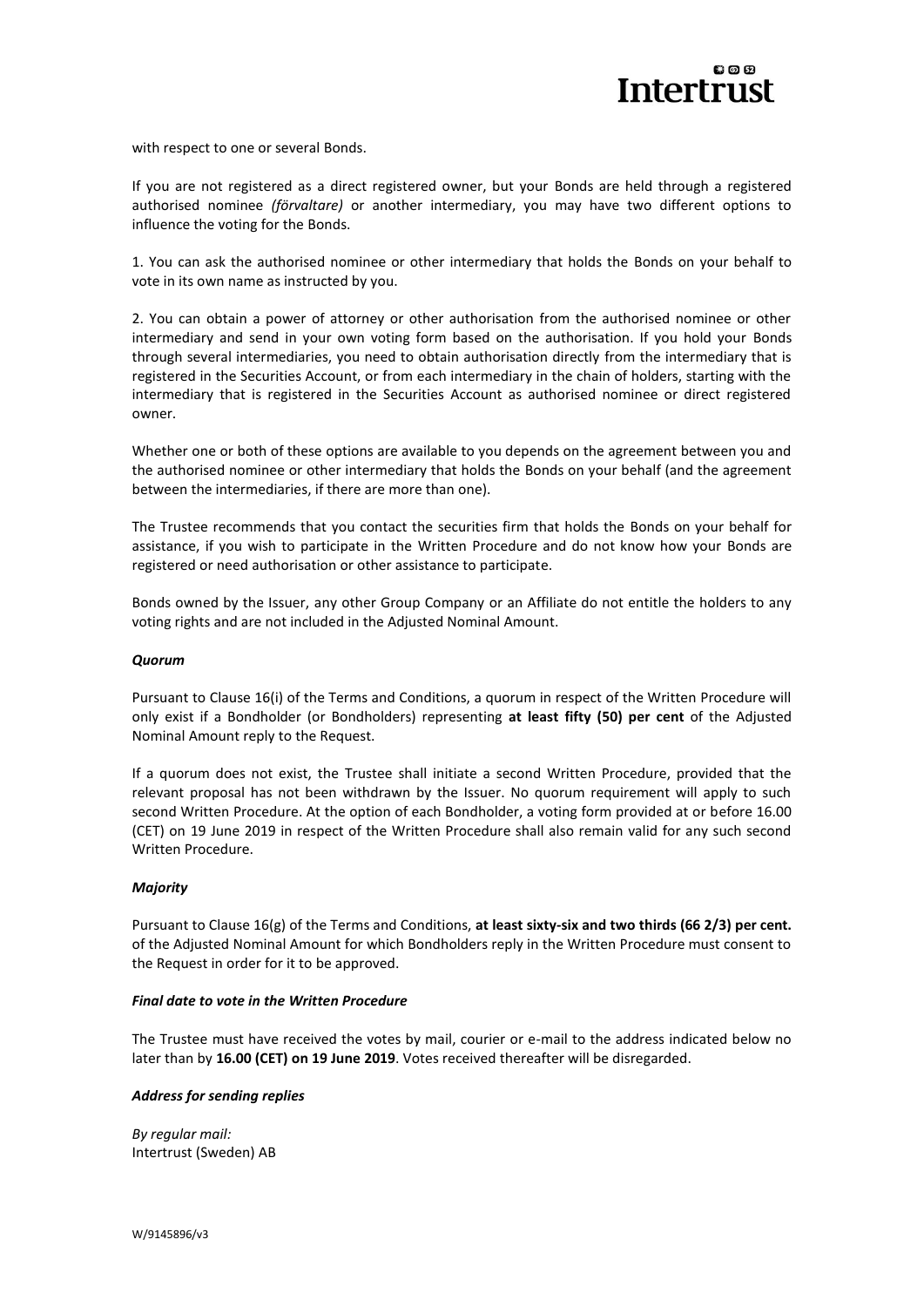

Attn: Kristofer Nivenius, P.O. Box 16285, 103 25 Stockholm

*By courier:* Intertrust (Sweden) AB Attn: Kristofer Nivenius, Sveavägen 9, 10th floor 111 57 Stockholm

*By e-mail:* trustee@intertrustgroup.com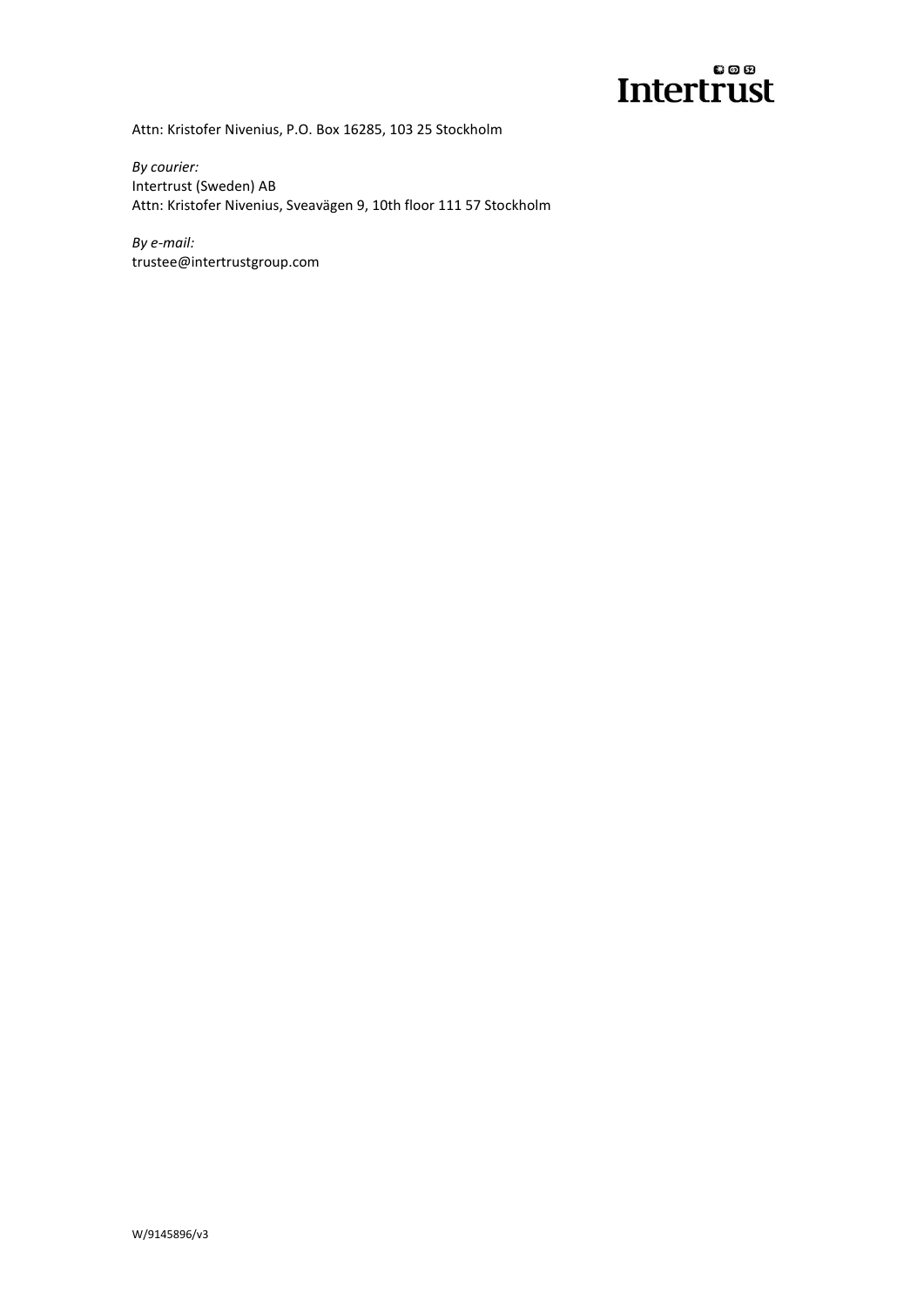

## **VOTING FORM**

**For the Written Procedure initiated on 29 May 2019 for the up to SEK 125,000,000 (or its equivalent in EUR and NOK) Senior Secured Callable Fixed Rate Bonds due 2019 with ISIN: EUR BONDS: SE0010598789, NOK BONDS: NO0010810963 and SEK BONDS: SE0010598771 (the "Bonds") issued by Gemma Properties Holding AB (publ) (the "Issuer") on 30 November 2017.**

**The Issuer requests the Bondholders to approve the Request set out in the notice for the Written Procedure. The Trustee is hereby empowered to enter into all necessary documentation required to implement the Request, in the event the Request is approved.**

#### **Reply**

| Name of person/entity voting:                                                                                                                                                                                                                             |                                     |  |  |  |
|-----------------------------------------------------------------------------------------------------------------------------------------------------------------------------------------------------------------------------------------------------------|-------------------------------------|--|--|--|
| Nominal Amount voted for:                                                                                                                                                                                                                                 |                                     |  |  |  |
| The undersigned hereby (put a cross in the appropriate box) votes for alternative:                                                                                                                                                                        |                                     |  |  |  |
| A) Approve                                                                                                                                                                                                                                                | B) Reject<br>C) Refrain from voting |  |  |  |
| with respect to the Request.                                                                                                                                                                                                                              |                                     |  |  |  |
|                                                                                                                                                                                                                                                           |                                     |  |  |  |
| The undersigned hereby confirms (put a cross in the appropriate box) that this voting form<br>shall constitute a vote also for a second Written Procedure (if any) pursuant to clause $16(j)$<br>of the Terms and Conditions with respect to the Request: |                                     |  |  |  |
| Confirmed                                                                                                                                                                                                                                                 | Not confirmed                       |  |  |  |
|                                                                                                                                                                                                                                                           |                                     |  |  |  |

Signature

\_\_\_\_\_\_\_\_\_\_\_\_\_\_\_\_\_\_\_\_\_\_\_\_\_\_\_\_\_\_\_\_\_\_\_\_\_\_\_\_\_\_\_\_\_\_\_ Name in print:

Contact information

Email:

Tel:

**NOTE: Please attach a power of attorney/authorization if the person/entity voting is not registered on the Securities Account as a direct registered owner or authorized nominee. The voting form shall be signed by an authorized signatory. A certified copy of a registration certificate or a corresponding authorization document for the legal entity shall be appended to the voting form for any legal entity voting . The registration certificate, where applicable, may not be older than one year.**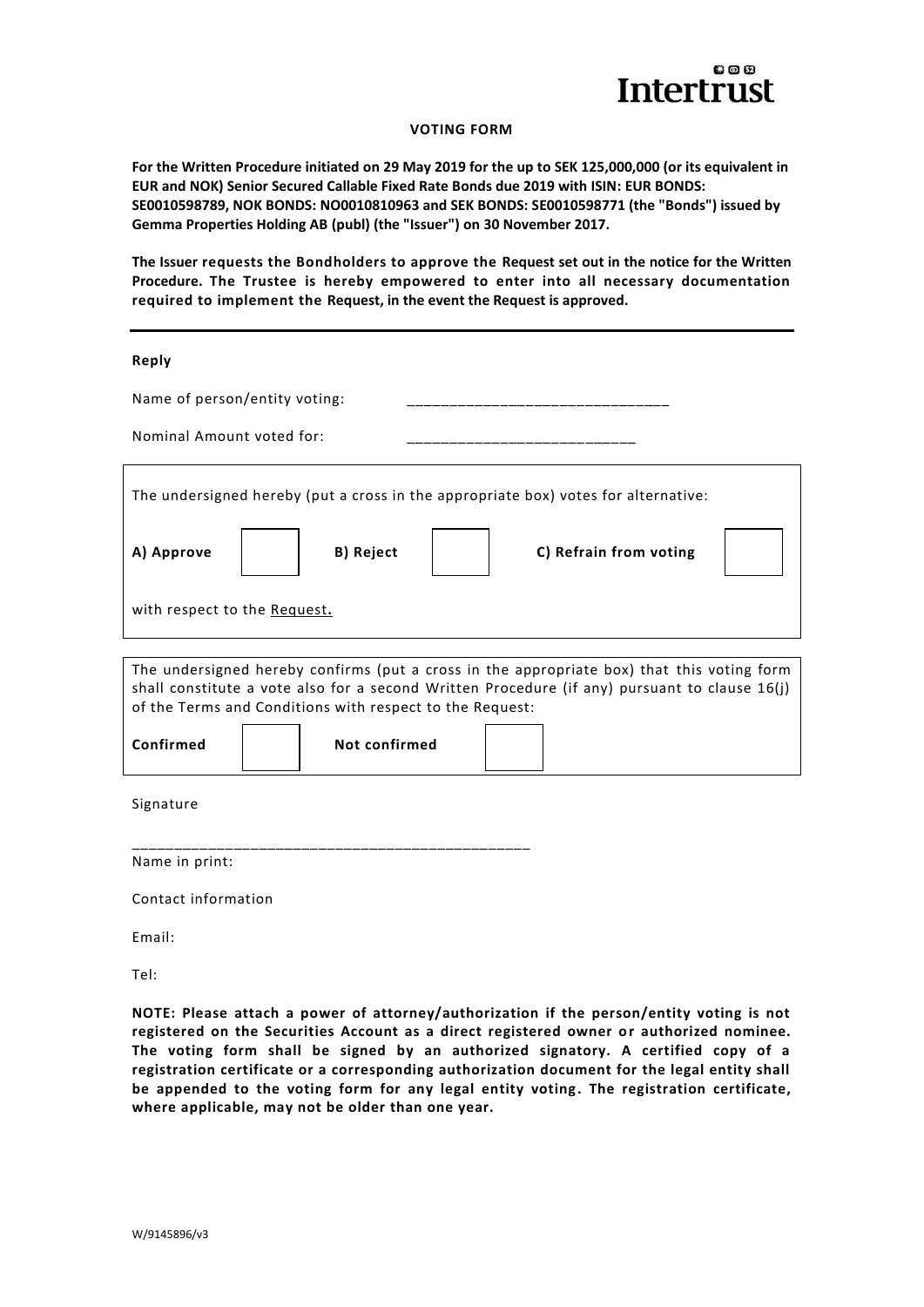

# **POWER OF ATTORNEY/AUTHORISATION<sup>1</sup>**

**Written Procedure initiated on 29 May 2019 for the up to SEK 125,000,000 (or its equivalent in EUR and NOK) Senior Secured Callable Fixed Rate Bonds due 2019 with ISIN: EUR BONDS: SE0010598789, NOK BONDS: NO0010810963 and SEK BONDS: SE0010598771 (the "Bonds") issued by Gemma Properties Holding AB (publ) (the "Issuer") on 30 November 2017.**

| Authorized Person <sup>2</sup> : |                |
|----------------------------------|----------------|
|                                  | _____<br>_____ |

| Nominal Amount | _____<br>_____<br>_<br>_____<br>_________________ |
|----------------|---------------------------------------------------|
|----------------|---------------------------------------------------|

| Grantor of authority <sup>-</sup> |  |
|-----------------------------------|--|
|                                   |  |

We hereby confirm that the Authorized Person specified above has the right to vote for the Nominal Amount set out above.

We represent an aggregate Nominal Amount of  $5:$  \_\_\_\_\_\_\_\_\_\_\_\_\_\_\_\_\_\_\_\_\_\_\_\_\_\_\_\_\_\_\_

We are (put a cross in the appropriate box):



Registered as authorized nominee on a Securities Account

Registered as direct registered owner on a Securities Account

Other intermediary and hold the Bonds through<sup>6</sup> \_\_\_\_\_\_\_\_\_\_\_\_\_\_\_\_\_\_\_\_\_\_\_\_\_\_\_\_\_\_\_\_\_

Date:

 $\overline{a}$ 

Signature

\_\_\_\_\_\_\_\_\_\_\_\_\_\_\_\_\_\_\_\_\_\_\_\_\_\_\_\_\_\_\_\_\_\_\_\_\_\_\_\_\_\_\_\_\_\_\_

**<sup>1</sup>** Use this form to confirm a person's/entity's authority to vote if the person/entity is not registered as a direct registered owner or authorized nominee.

 $2$  Insert the name of the person/entity that should be authorized to vote.

 $3$  Insert the aggregate nominal amount the Authorized Person should be able to vote for.

<sup>&</sup>lt;sup>4</sup> Insert the name of entity/person confirming the authority.

<sup>&</sup>lt;sup>5</sup> The total Nominal Amount the undersigned represents

 $6$  Mark this option if the undersigned is not registered as authorized nominee or direct registered owner in the Securities Account kept by Euroclear Sweden. Please insert the name of the firm the undersigned holds the Notes through.